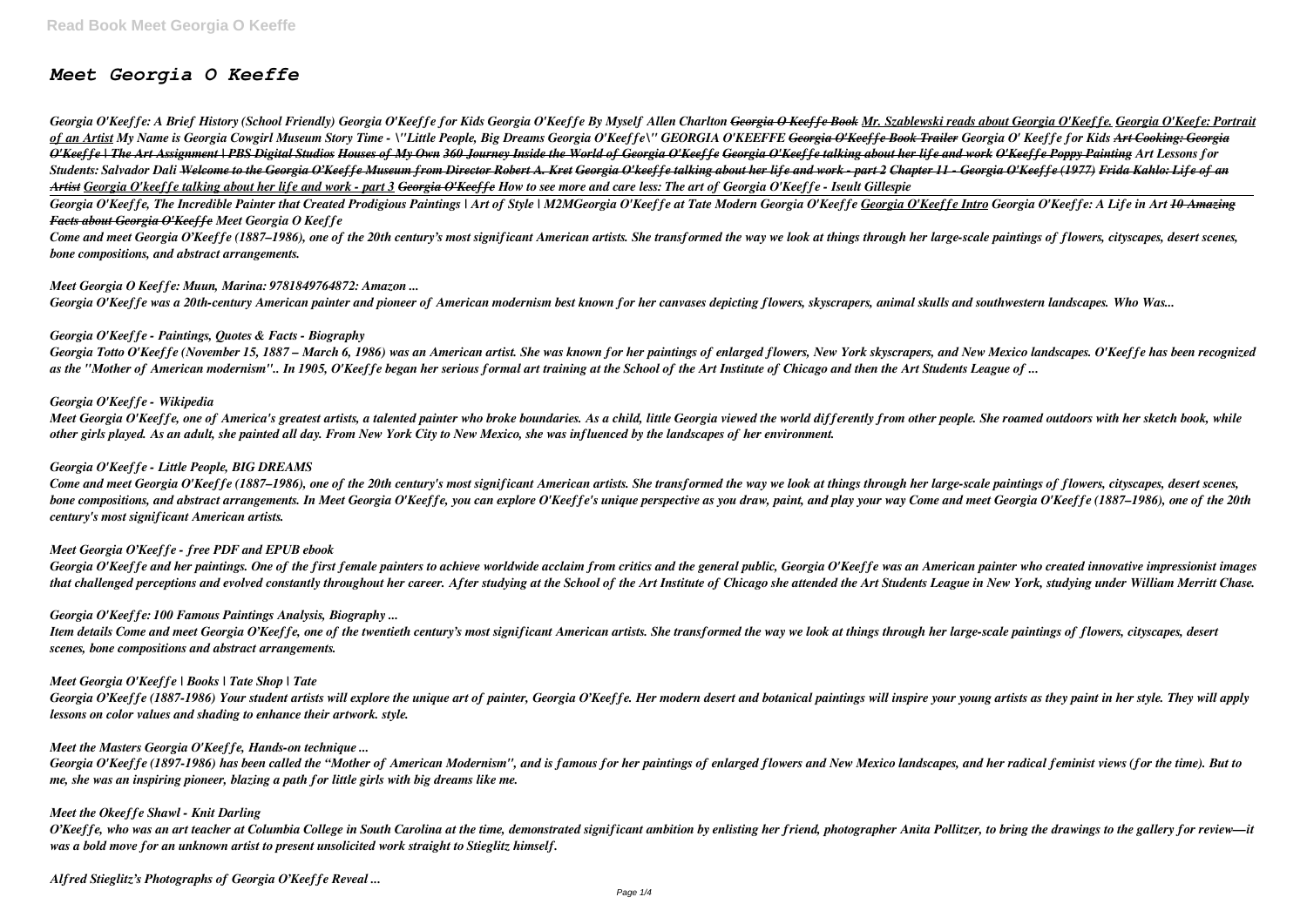*Georgia O'Keeffe lived in a small village in rural New Mexico and rarely gave interviews. Seclusion and withholding were part of her persona. Photograph by Allan Grant / The LIFE Picture Collection...*

*How I Met the Reclusive Georgia O'Keeffe | The New Yorker The Georgia O'Keeffe Museum is dedicated to the life, art and legacy of Georgia O'Keeffe.*

### *Georgia O'Keeffe Museum located in Santa Fe NM*

*Georgia O'Keeffe was born on a farm near Sun Prairie, Wisconsin. Between 1905 and 1916 she studied art at the Art Institute of Chicago, Art Students League of New York, University of Virginia, and Teachers College of Columbia University.*

### *Georgia O'Keeffe | A Storm | The Metropolitan Museum of Art*

*Born in 1887, Georgia O'Keeffe was an American artist who painted nature in a way that showed how it made her feel. She is best known for her paintings of flowers and desert landscapes. She played an important part in the development of modern art in America, becoming the first female painter to gain respect in New York's art world in the 1920s.*

You will create a Georgia O'Keeffe cow skull painting by rolling the die and collecting the different parts required to create it. Using permanent marker, divide your paper into 10 equal parts to make stripes. Then roll th *to pick a design from the first column. Draw it in two of the areas on your paper.*

*Who is Georgia O'Keeffe? – Who Are They? | Tate Kids In early fall 1915, 27-year-old Georgia O'Keeffe wrote her first letter to Arthur Macmahon, a handsome political science grad student she'd met in summer school at the University of Virginia.*

### *Rereading Georgia O'Keeffe's Biography in a New Light*

*I first met Georgia O'Keeffe on a spring morning. I had been invited to meet her because of my job as Director of the Museum of Fine Arts, Museum of New Mexico. I had studied her and knew that she could be cranky and that younger women fawning over her was one of her pet peeves.*

Georgia O'Keeffe: A Brief History (School Friendly) Georgia O'Keeffe for Kids Georgia O'Keeffe By Myself Allen Charlton <del>Georgia O Keeffe Book</del> Mr. Szablewski reads about Georgia O'Keeffe. Georgia O'Keefe: Portrait of an Artist My Name is Georgia Cowgirl Museum Story Time - \''Little People, Big Dreams Georgia O'Keeffe\'' GEORGIA O'KEEFFE <del>Georgia O'Keeffe Book Trailer</del> Georgia O'Keeffe for Kids Art Cooking: Georgia O'Keeffe | The Art Assignment | PBS Digital Studios Houses of My Own 360 Journey Inside the World of Georgia O'Keeffe Georgia O'Keeffe talking about her life and work O'Keeffe Poppy Painting Art Lessons for Students: Salvador Dali <del>Welcome to the Georgia O'Keeffe Museum from Director Robert A, Kret Georgia O'keeffe talking about her life and work - part 2 Chapter 11 - Georgia O'Keeffe (1977) Frida Kahlo: Life of an</del> *Artist Georgia O'keeffe talking about her life and work - part 3 Georgia O'Keeffe How to see more and care less: The art of Georgia O'Keeffe - Iseult Gillespie*

## *The Day I Met Georgia O'Keeffe | Blog*

Georgia O'Keeffe. The Incredible Painter that Created Prodigious Paintings | Art of Style | M2MGeorgia O'Keeffe at Tate Modern Georgia O'Keeffe Georgia O'Keeffe Intro Georgia O'Keeffe: A Life in Art <del>10 Amazing</del> *Facts about Georgia O'Keeffe Meet Georgia O Keeffe*

Come and meet Georgia O'Keeffe (1887–1986), one of the 20th century's most significant American artists. She transformed the way we look at things through her large-scale paintings of flowers, cityscapes, desert scenes, *bone compositions, and abstract arrangements.*

### *Georgia O'Keeffe Cow Skull Game | Art Lessons byGlitter ...*

*While some scholars argue that O'Keeffe had romantic relationships with women, the official line from the Georgia O'Keeffe Museum and major O'Keeffe scholars is that there's no evidence. "The term ...*

Meet Georgia O'Keeffe, one of America's greatest artists, a talented painter who broke boundaries. As a child, little Georgia viewed the world differently from other people. She roamed outdoors with her sketch book, while *other girls played. As an adult, she painted all day. From New York City to New Mexico, she was influenced by the landscapes of her environment.*

# *Meet Georgia O Keeffe: Muun, Marina: 9781849764872: Amazon ...*

*Georgia O'Keeffe was a 20th-century American painter and pioneer of American modernism best known for her canvases depicting flowers, skyscrapers, animal skulls and southwestern landscapes. Who Was...*

# *Georgia O'Keeffe - Paintings, Quotes & Facts - Biography*

*Georgia Totto O'Keeffe (November 15, 1887 – March 6, 1986) was an American artist. She was known for her paintings of enlarged flowers, New York skyscrapers, and New Mexico landscapes. O'Keeffe has been recognized as the "Mother of American modernism".. In 1905, O'Keeffe began her serious formal art training at the School of the Art Institute of Chicago and then the Art Students League of ...*

# *Georgia O'Keeffe - Wikipedia*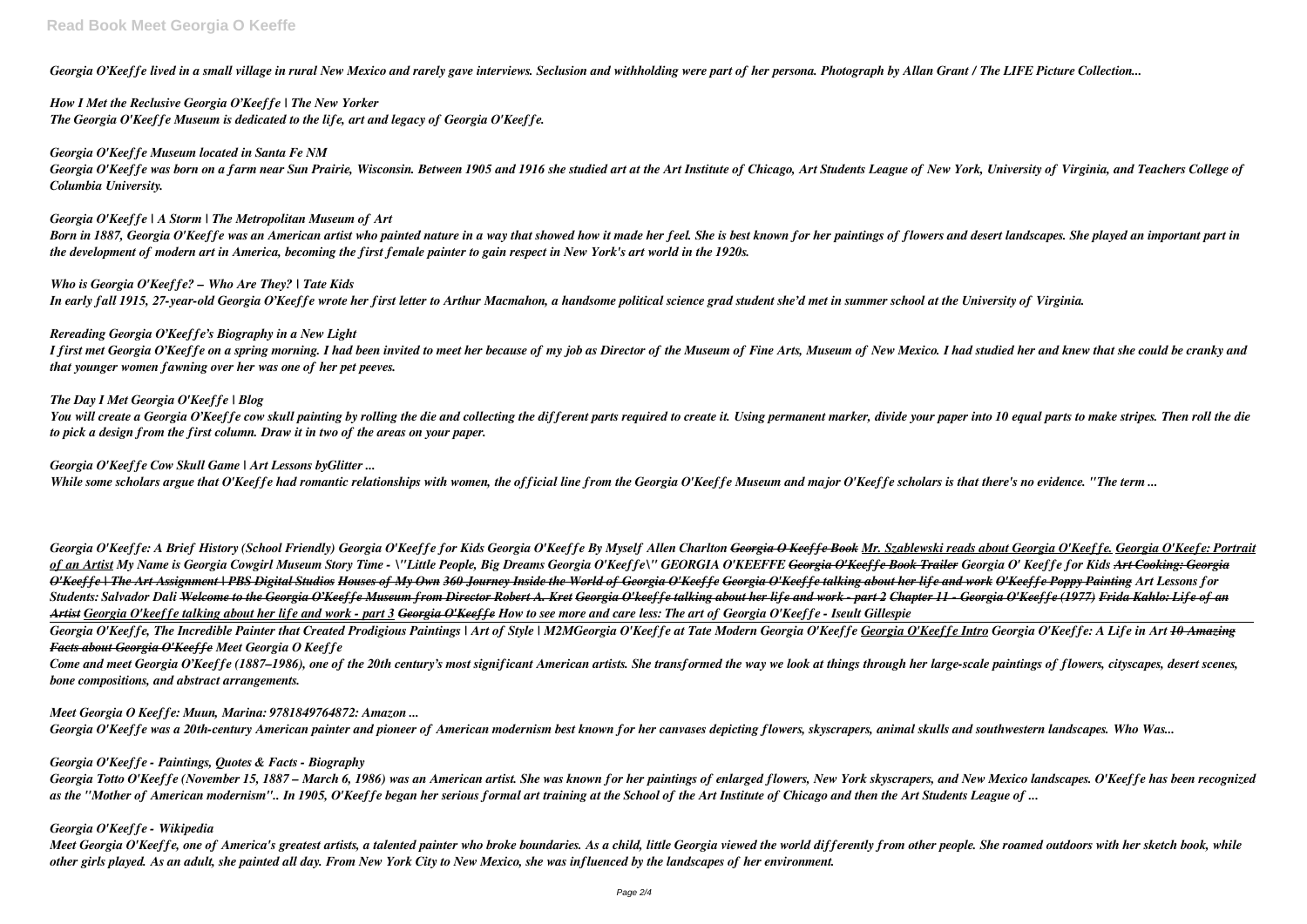# *Georgia O'Keeffe - Little People, BIG DREAMS*

Come and meet Georgia O'Keeffe (1887–1986), one of the 20th century's most significant American artists. She transformed the way we look at things through her large-scale paintings of flowers, cityscapes, desert scenes, *bone compositions, and abstract arrangements. In Meet Georgia O'Keeffe, you can explore O'Keeffe's unique perspective as you draw, paint, and play your way Come and meet Georgia O'Keeffe (1887–1986), one of the 20th century's most significant American artists.*

### *Meet Georgia O'Keeffe - free PDF and EPUB ebook*

Georgia O'Keeffe and her paintings. One of the first female painters to achieve worldwide acclaim from critics and the general public, Georgia O'Keeffe was an American painter who created innovative impressionist images that challenged perceptions and evolved constantly throughout her career. After studying at the School of the Art Institute of Chicago she attended the Art Students League in New York, studying under William Merritt Chase.

Georgia O'Keeffe (1887-1986) Your student artists will explore the unique art of painter, Georgia O'Keeffe. Her modern desert and botanical paintings will inspire your young artists as they paint in her style. They will ap *lessons on color values and shading to enhance their artwork. style.*

### *Georgia O'Keeffe: 100 Famous Paintings Analysis, Biography ...*

O'Keeffe, who was an art teacher at Columbia College in South Carolina at the time, demonstrated significant ambition by enlisting her friend, photographer Anita Pollitzer, to bring the drawings to the gallery for review—i *was a bold move for an unknown artist to present unsolicited work straight to Stieglitz himself.*

*Item details Come and meet Georgia O'Keeffe, one of the twentieth century's most significant American artists. She transformed the way we look at things through her large-scale paintings of flowers, cityscapes, desert scenes, bone compositions and abstract arrangements.*

### *Meet Georgia O'Keeffe | Books | Tate Shop | Tate*

### *Meet the Masters Georgia O'Keeffe, Hands-on technique ...*

*Georgia O'Keeffe (1897-1986) has been called the "Mother of American Modernism", and is famous for her paintings of enlarged flowers and New Mexico landscapes, and her radical feminist views (for the time). But to me, she was an inspiring pioneer, blazing a path for little girls with big dreams like me.*

### *Meet the Okeeffe Shawl - Knit Darling*

You will create a Georgia O'Keeffe cow skull painting by rolling the die and collecting the different parts required to create it. Using permanent marker, divide your paper into 10 equal parts to make stripes. Then roll th *to pick a design from the first column. Draw it in two of the areas on your paper.*

### *Alfred Stieglitz's Photographs of Georgia O'Keeffe Reveal ...*

*Georgia O'Keeffe lived in a small village in rural New Mexico and rarely gave interviews. Seclusion and withholding were part of her persona. Photograph by Allan Grant / The LIFE Picture Collection...*

*How I Met the Reclusive Georgia O'Keeffe | The New Yorker The Georgia O'Keeffe Museum is dedicated to the life, art and legacy of Georgia O'Keeffe.*

### *Georgia O'Keeffe Museum located in Santa Fe NM*

*Georgia O'Keeffe was born on a farm near Sun Prairie, Wisconsin. Between 1905 and 1916 she studied art at the Art Institute of Chicago, Art Students League of New York, University of Virginia, and Teachers College of Columbia University.*

### *Georgia O'Keeffe | A Storm | The Metropolitan Museum of Art*

*Born in 1887, Georgia O'Keeffe was an American artist who painted nature in a way that showed how it made her feel. She is best known for her paintings of flowers and desert landscapes. She played an important part in the development of modern art in America, becoming the first female painter to gain respect in New York's art world in the 1920s.*

*Who is Georgia O'Keeffe? – Who Are They? | Tate Kids In early fall 1915, 27-year-old Georgia O'Keeffe wrote her first letter to Arthur Macmahon, a handsome political science grad student she'd met in summer school at the University of Virginia.*

#### *Rereading Georgia O'Keeffe's Biography in a New Light*

*I first met Georgia O'Keeffe on a spring morning. I had been invited to meet her because of my job as Director of the Museum of Fine Arts, Museum of New Mexico. I had studied her and knew that she could be cranky and that younger women fawning over her was one of her pet peeves.*

### *The Day I Met Georgia O'Keeffe | Blog*